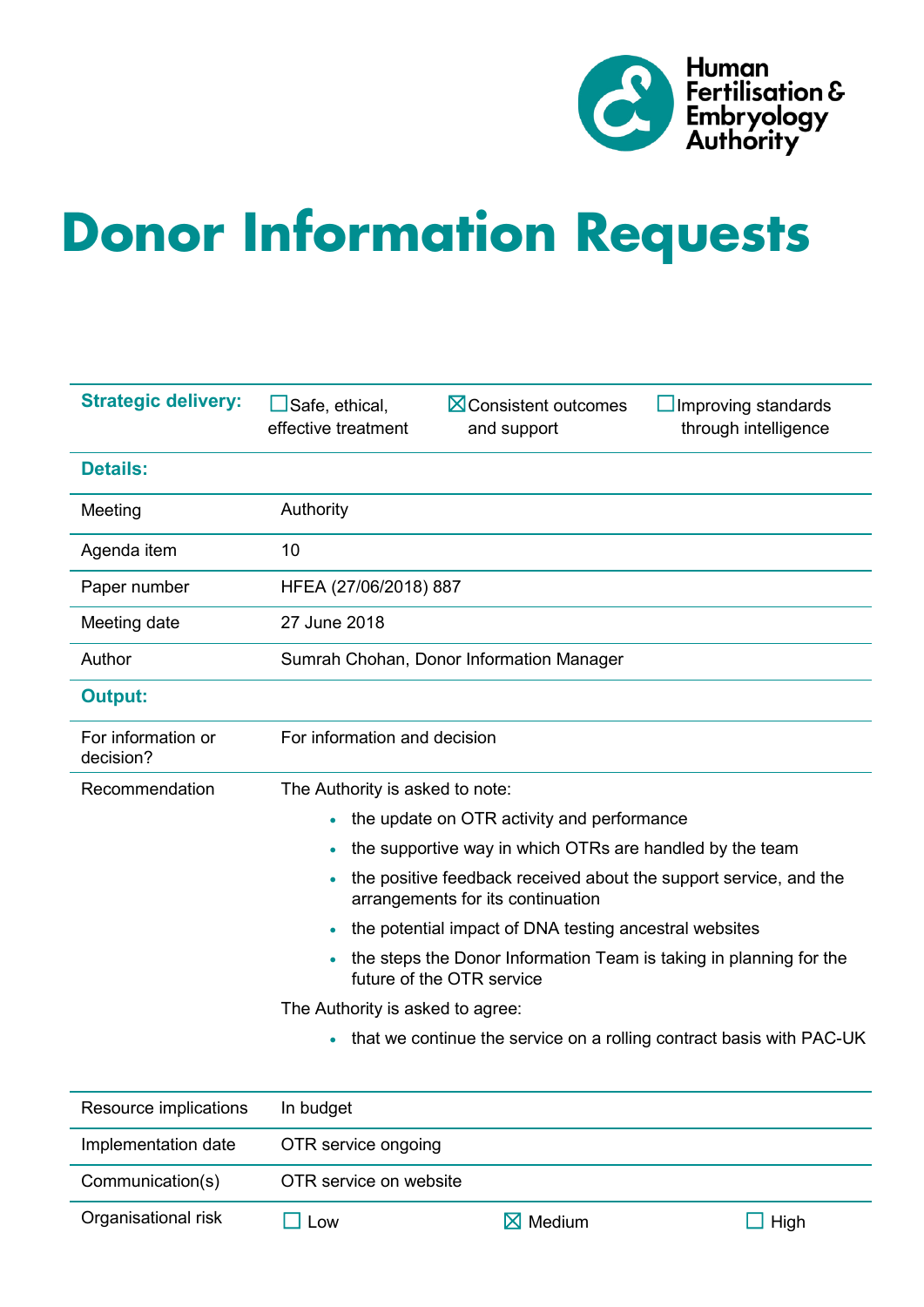## **1. Introduction**

**1.1.** For some years now, we have provided the Authority with an annual report on the number and type of donor information requests (known as Opening the Register (OTR)) and associated counselling support. This paper updates the position to cover activity in 2017. The paper also highlights some policy areas affecting OTR requests the Donor Information Team is working on.

## **2. Background**

- **2.1.** The Human Fertilisation and Embryology Act requires the Authority to keep a Register of information about donors and treatments involving the use of donor gametes and embryos in the UK. It also records the notified births resulting from these treatments.
- **2.2.** Donor-conceived people and donors have a statutory right of access to information held on the Register as follows:
	- 16-year-old donor-conceived people can find out:
		- if they are donor-conceived
		- non-identifying information about their donor
		- the number, gender and year of birth of any donor-conceived genetic siblings
		- if their donor has removed their anonymity (since 2005)
		- if they might be related to an intended spouse or partner
	- 18-year-old donor-conceived people can find out:
		- identifying information about their donor (if the donor is identifiable)
		- identifying information about their donor-conceived genetic siblings, if both sides consent (via Donor Sibling Link (DSL))
	- Donors can:
		- find out the number, gender and year of birth of any children conceived from their donation
		- remove their anonymity which is relevant to those who donated before the law changed on 1 April 2005
- **2.3.** Parents have no statutory rights to access Register information although in 2004 they were granted discretionary access rights to the following information:
	- non-identifying information about their donor
	- the number, gender and year of birth of any donor-conceived genetic siblings
	- if their donor has removed their anonymity (since 2005)
- **2.4.** As noted above, applications by donor-conceived people, donors and parents for Register information are known as Opening the Register (or OTR). The HFEA has had a process in place for dealing with OTR applications by parents and donors since 2005, and donor-conceived people since 2007 (when the first cohort of donor-conceived people on our Register turned 16). Applicants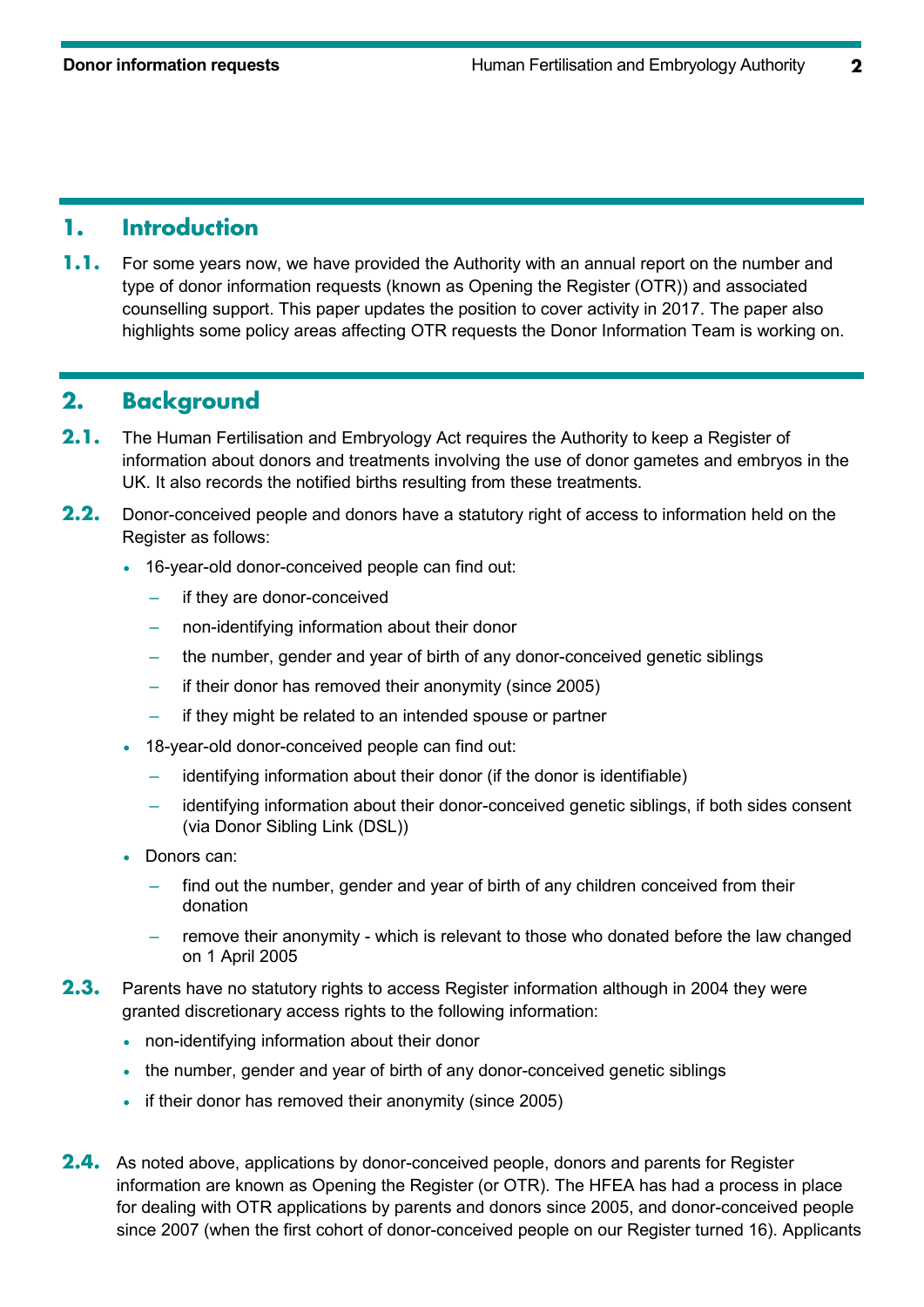submit the relevant application form with proof of identity and address by post to us. We return their identity documents within 5 working days and respond to their application within 20 working days – both by special delivery post. We retain a copy of their identity documents for 5 years to enable applicants who wish to re-apply for updated information at a later date to do so with more ease.

**2.5.** The OTR service is provided primarily by a small dedicated team (the Donor Information Manager and Donor Information Officer), with some additional support provided by two other members of the Register Team. All OTR staff have completed a 30-hour Introduction to Counselling Skills course. The current Donor Information Manager took over the role in May 2017. In addition to counselling skills training, she has attended Donor Conception Network conferences and also delivered presentations at various conferences to highlight the importance of issues affecting donor conception and to build good working relationships with clinics.

# **3. HFEA strategy 2017-2020**

**3.1.** The HFEA strategy 2017-2020, puts patients (including donors and donor-conceived people) and the quality of care and support they receive at the centre of our work. The following elements are relevant to this paper:

#### **Vision: High quality care for everyone affected by fertility treatment**

- Improve the emotional experience of care before, during and after treatment or donation
- Donors, parents and donor-conceived people to understand how their information is stored and how they can access it

#### **What we will do:**

- Focus efforts on support before, during and after treatment for patients, donors and donorconceived people
- Make excellent support a core message
- **3.2.** The OTR service is fundamental in the achievement of these strategy objectives. The continued dedication to ensure all OTRs are handled to the highest quality and care contributes further to this aim.

### **Support and intermediary service**

- **3.3.** In March 2014, as part of its commitment to providing improvements to the levels of support offered to people affected by donation, the Authority agreed a three-year 'pilot' service to provide enhanced support services at a national level. The contract to do so was awarded to PAC-UK in 2015, an adoption support agency with relevant expertise and suitably qualified staff.
- **3.4.** We currently fund a limited number of 1-hour contact sessions, which can be delivered flexibly, for:
	- adult donor-conceived people who have or are considering applying for identifying information about their donor; or are considering joining DSL and making contact with their donorconceived sibling(s)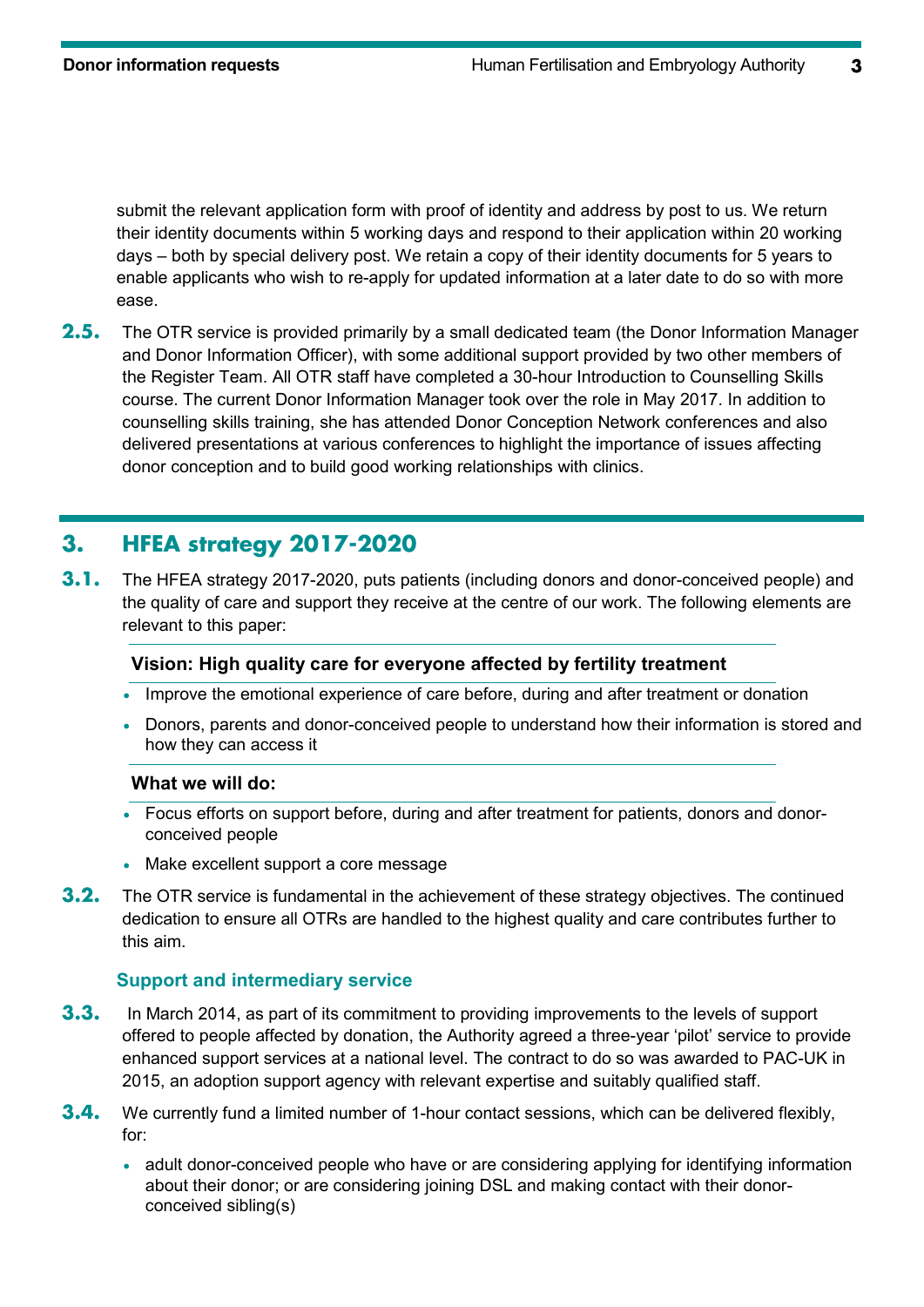- donor-conceived people over the age of 16 who have or are considering applying for nonidentifying information about their donor
- donors considering re-registering to be an identifiable donor
- donors who are aware that an adult person conceived from their donation has applied for their identifying information
- we have also offered services to some donor-conceived adults who have found out they are donor-conceived via DNA testing websites (see section 5 below) and also donors who may have accidently been matched with people conceived from their donation
- **3.5.** Since the pilot was launched, 49 referrals (out of which 25 were made in 2017) have been made to the support service:
	- 20 have been for donor-conceived adults who have applied for information about their donor and any donor-conceived siblings
	- 6 have been for donors considering removing anonymity
	- 5 have been for donors where their identifying details have been requested by people born as a result of their donation
	- 1 referral has been made for a donor-conceived individual who found out they were donorconceived via a DNA website
	- 1 referral has been made for a parent who suspected that they had found out the identity of their donor
	- 1 referral was made for the donor where the parent had found out their identity
	- 6 were made for donor-conceived people who had matches on Donor Sibling Link
	- 5 have been made for people considering joining Donor Sibling Link
	- 4 have been made for other reasons where we felt support was needed
- **3.6.** We survey service users as to their experience of the support service. All respondents rated the service as good or excellent, and all had appointments arranged within a week of the service user contacting the support service. The HFEA team is very satisfied that the service meets requirements, as well as service users.
- **3.7.** Whilst the service was originally conceived a pilot service, given the modest numbers involved and the high quality of the service provided, we wish to provide PAC-UK with a commitment over the next few years at least, ensuring we support our 2017-2020 strategy commitments.
- **3.8.** As noted above, our original intention was to run a three-year pilot. As above, all the evidence suggests users are happy with the current service provided by PAC-UK. In view of this, and the less than anticipated take up to date, we see little merit in a full-scale assessment of the threeyear pilot at this stage and suggest instead to continue with a 'rolling' contract with PAC-UK with performance assessment at annual intervals. This is a specialist area, with few alternative providers available to us, and we are keen to provide certainty to PAC-UK.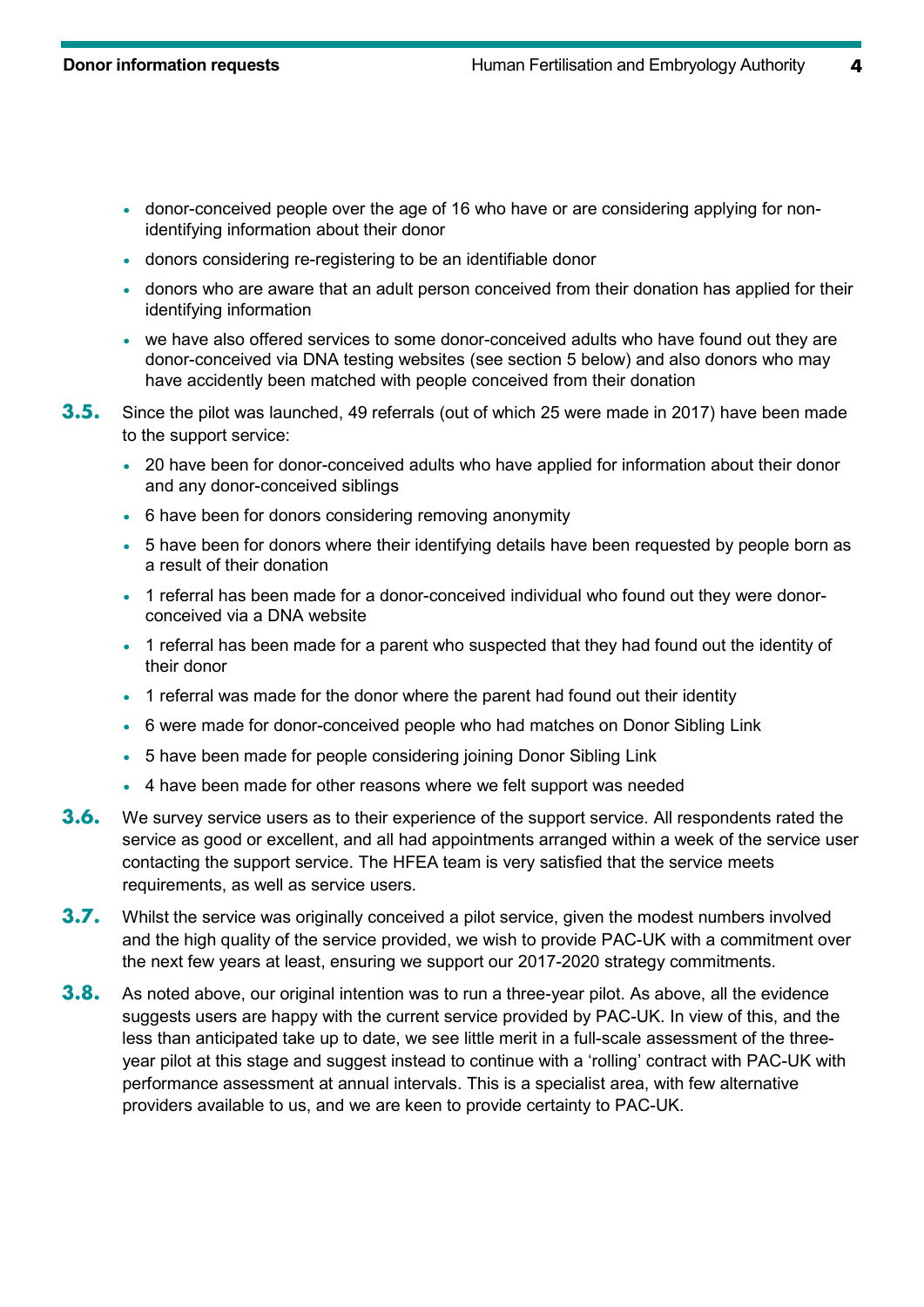## **4. Performance**

- **4.1.** The number of OTR applications we receive is unpredictable but is driven by two principle factors: the increase in the number of donor treatments over time (which gives rise to more donors and donor conceived people who might wish to use the OTR service) and a greater openness among families (which gives rise to more donor conceived children being aware of their background). This is broadly supported in our figures: the number of donor-conceived applications has steadily risen since 2010, with a sharp rise to 78 applications in 2017 compared with 45 submitted in 2016.
- **4.2.** In looking at the number of OTR applications overall, there was a slight decrease in the number handled in 2017 compared to the previous year – largely as a result of fewer applications received from donors. Nevertheless, confirming the unpredictability, we have handled over 20 more OTR applications from donors, donor-conceived and parents to date in 2018 than for the same period in 2017.



|                    | 2010 | 2011     | 2012 | 2013 | 2014     | 2015 | 2016           | 2017 |
|--------------------|------|----------|------|------|----------|------|----------------|------|
| Parents            | 76   | 98       | 103  | 111  | 119      | 159  | 112            | 94   |
| <b>Donors</b>      | 36   | 61       | 66   | 76   | 101      | 82   | 100            | 62   |
| Donor-conceived    | 5    | 13       | 14   | 28   | 36       | 36   | 45             | 78   |
| Joint applications | 1    | $\Omega$ | 0    |      | $\Omega$ | 0    | $\overline{0}$ |      |
| Pre-1991           |      |          |      |      |          |      |                |      |
| applications       | 5    | 5        | 3    |      | 4        |      | 6              |      |
| <b>Total</b>       | 123  | 177      | 186  | 217  | 260      | 278  | 263            | 236  |

**4.3.** As of the end of 2017, 158 donor-conceived people have joined Donor Sibling Link, our voluntary contact register where people join to make contact with their donor-conceived genetic siblings. We have previously seen a steady but relatively low number of people joining each year, with 24 in 2015 and 27 in 2016. 41 registrants joined in 2017 which is in line with the rise in donor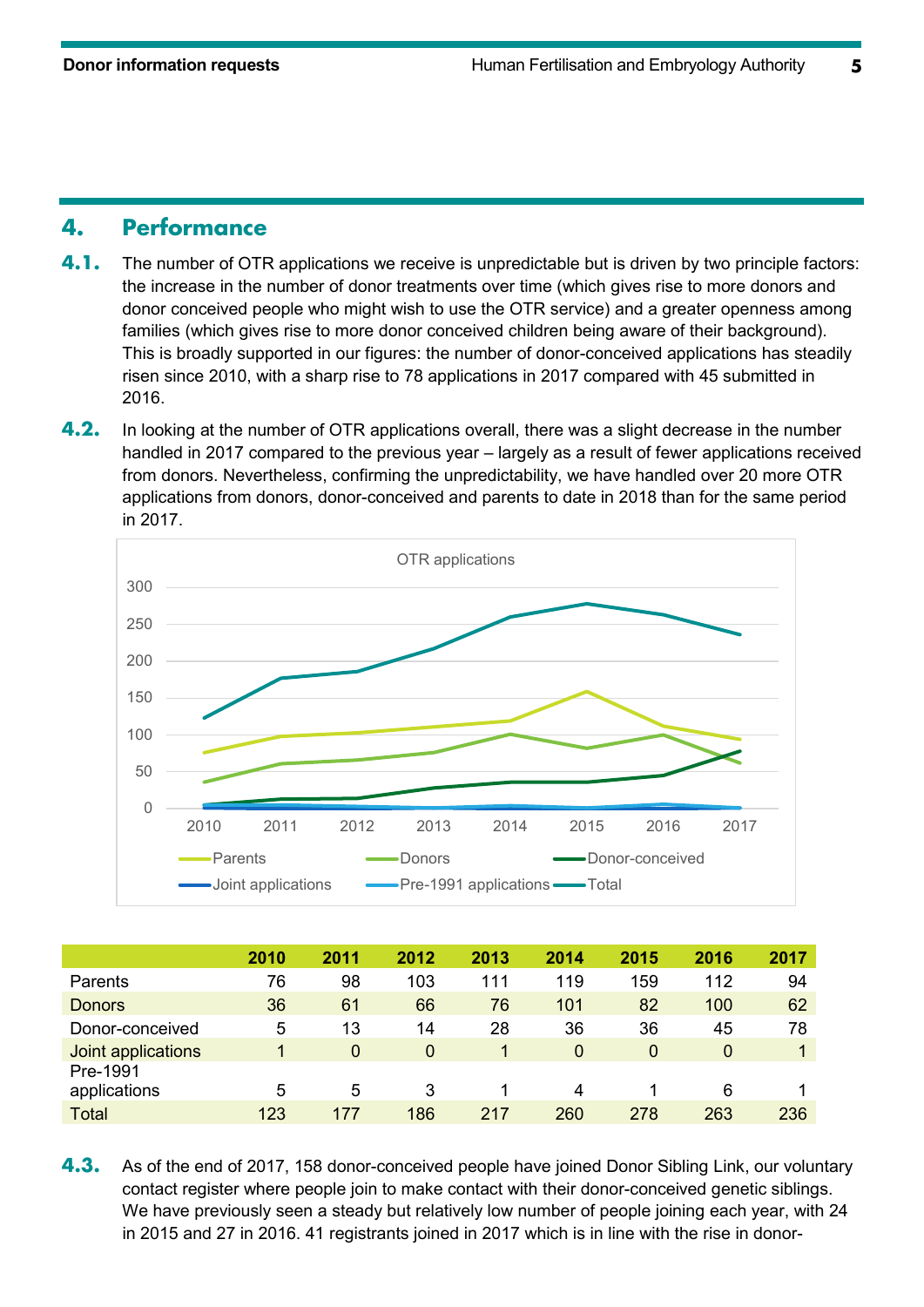conceived applicants submitting OTR applications in 2017. We expect numbers to grow as we approach the 18 year anniversary of the lifting of anonymity in 2023 (see section 6 below). The first Donor Sibling Link match was made in 2015, with a further 4 matches in 2016 and 4 in 2017. A single match has been made so far this year which we are helping co-ordinate. In each case, support and intermediary assistance is offered.

- **4.4.** As of the end of 2017, 174 applications from donors wishing to remove their anonymity were received. These donors donated after the HFEA was set up and before the change in law in April 2005 whereby all donors would be identifiable to their donor-conceived once they turned 18 years old. We received 9 applications from donors to remove their anonymity in 2016 and 9 in 2017. We are aware with 2023 approaching, this may prompt interest from such donors to remove their anonymity and will be taking this into account when planning for the future (again see section 6 below).
- **4.5.** The first application for identifying information to be released to an adult donor-conceived child was received in 2013. In total, we have received 11 applications of this kind. Nine applicants have proceeded with receiving the identifying information, with the remainder deciding not to proceed with their application. In each case, support and intermediary assistance was offered where desired to the donor and donor-conceived person involved.

# **5. DNA testing websites**

- **5.1.** We have been contacted by various people affected by donor-conception and interested stakeholders about the growing popularity of DNA testing websites and their potential impact on those affected by donor-conception.
- **5.2.** Websites of this nature are marketed at consumers wishing to discover their ancestral origins. A shared concern is that individuals using these websites may discover additional information (they may not have been expecting) such that they may be donor-conceived or donors seeing details of people born as a result of their donation. We are aware of parents who seek to use such websites in the hope of discovering their donors' identity and any donor-conceived siblings their children may have.
- **5.3.** This raises some wider issues about anonymity and we shall return to Authority with further advice in due course.

## **6. Preparing for 2023**

- **6.1.** As noted above, the first cohort of adult donor-conceived people turn 18 in 2023. This, coupled with the steady increase in the number of OTR applications from donor conceived people, means that we are beginning to think about what impact this will have on the OTR service and the organisation.
- **6.2.** Currently the OTR service is delivered by a small team of two people with additional support from members of the Register Team. We will be monitoring the number of OTR applications received in the lead up to 2023 to evaluate whether the team will need expanding or further assistance.